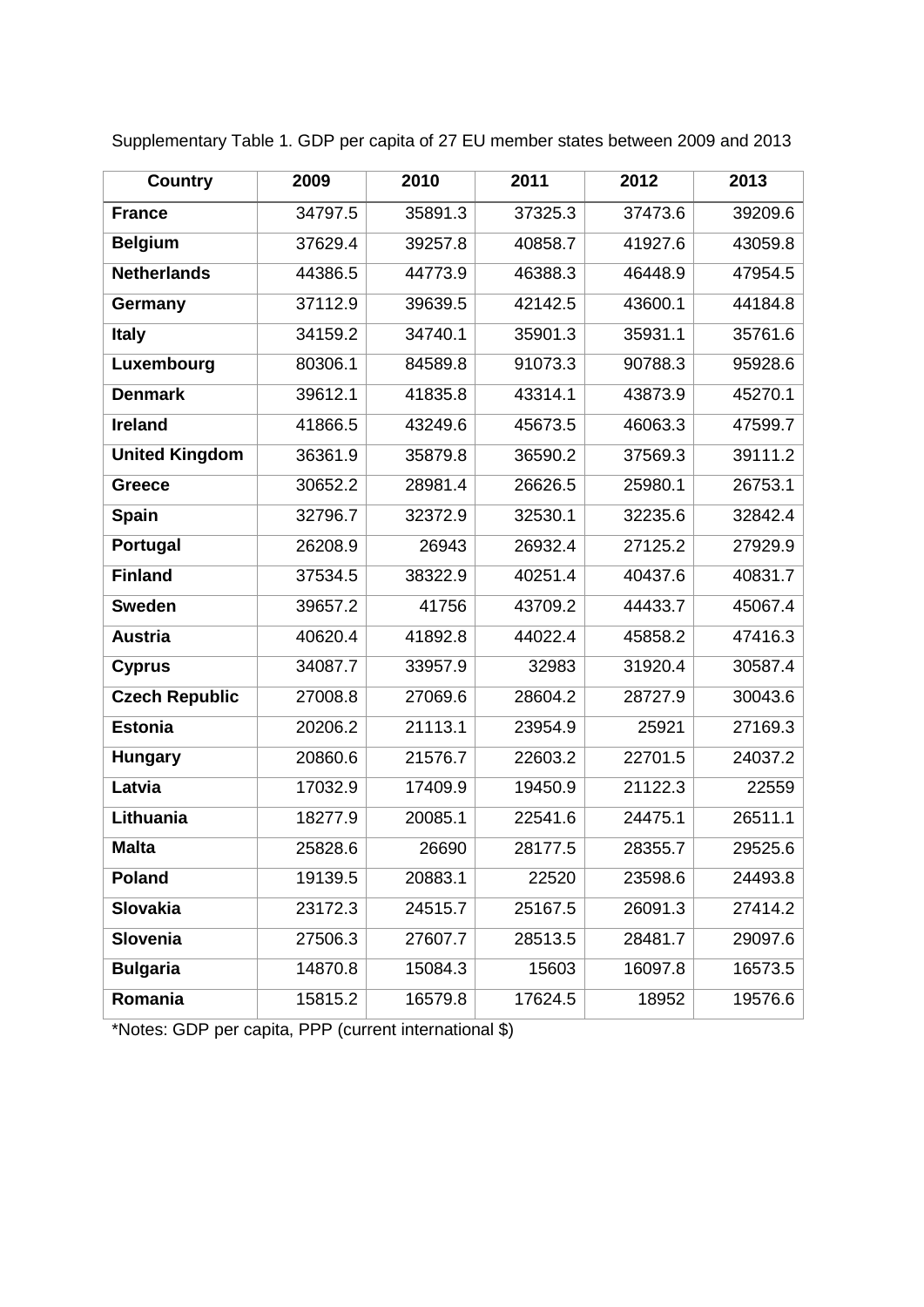| <b>Country</b>        | 2009 | 2010 | 2011 | 2012 | 2013 |
|-----------------------|------|------|------|------|------|
| <b>France</b>         | 11.6 | 11.6 | 11.5 | 11.6 | 11.7 |
| <b>Belgium</b>        | 10.7 | 10.6 | 10.6 | 10.9 | 11.2 |
| <b>Netherlands</b>    | 11.9 | 12.1 | 12.1 | 12.7 | 12.9 |
| Germany               | 11.8 | 11.7 | 11.2 | 11.3 | 11.3 |
| <b>Italy</b>          | 9.4  | 9.4  | 9.2  | 9.2  | 9.1  |
| Luxembourg            | 8.1  | 7.7  | 7.4  | 7.2  | 7.1  |
| <b>Denmark</b>        | 11.5 | 11.1 | 10.9 | 11   | 10.6 |
| Ireland               | 9.9  | 9.2  | 8.7  | 8.9  | 8.9  |
| <b>United Kingdom</b> | 9.7  | 9.4  | 9.2  | 9.3  | 9.1  |
| <b>Greece</b>         | 10.2 | 9.5  | 9.8  | 9.3  | 9.8  |
| <b>Spain</b>          | 9.6  | 9.6  | 9.4  | 9.3  | 8.9  |
| Portugal              | 10.8 | 10.9 | 10.4 | 9.9  | 9.7  |
| <b>Finland</b>        | 9.2  | 9    | 8.9  | 9.1  | 9.4  |
| <b>Sweden</b>         | 9.9  | 9.5  | 9.5  | 9.6  | 9.7  |
| <b>Austria</b>        | 11.2 | 11.1 | 10.9 | 11.1 | 11   |
| <b>Cyprus</b>         | 7.4  | 7.3  | 7.6  | 7.4  | 7.4  |
| <b>Czech Republic</b> | 7.8  | 7.4  | 7.5  | 7.5  | 7.2  |
| <b>Estonia</b>        | 6.9  | 6.2  | 5.8  | 5.9  | 5.7  |
| <b>Hungary</b>        | 7.7  | 8.1  | 8    | 8    | 8    |
| Latvia                | 6.8  | 6.6  | 6.1  | 5.9  | 5.7  |
| Lithuania             | N/A  | N/A  | N/A  | N/A  | N/A  |
| <b>Malta</b>          | 8.3  | 8.3  | 9.5  | 8.7  | 8.7  |
| <b>Poland</b>         | 7.2  | 7    | 6.9  | 6.8  | 6.7  |
| <b>Slovakia</b>       | 9.2  | 8.5  | 8    | 8.1  | 8.2  |
| <b>Slovenia</b>       | 9.4  | 9.1  | 9.1  | 9.4  | 9.2  |
| <b>Bulgaria</b>       | 7.2  | 7.6  | 7.4  | 7.4  | 7.6  |
| Romania               | 5.6  | 5.9  | 5.6  | 5.6  | 5.3  |

.

Supplementary Table 2. Total expenditure on health as a percentage of GDP for 27 EU member states between 2009 and 2013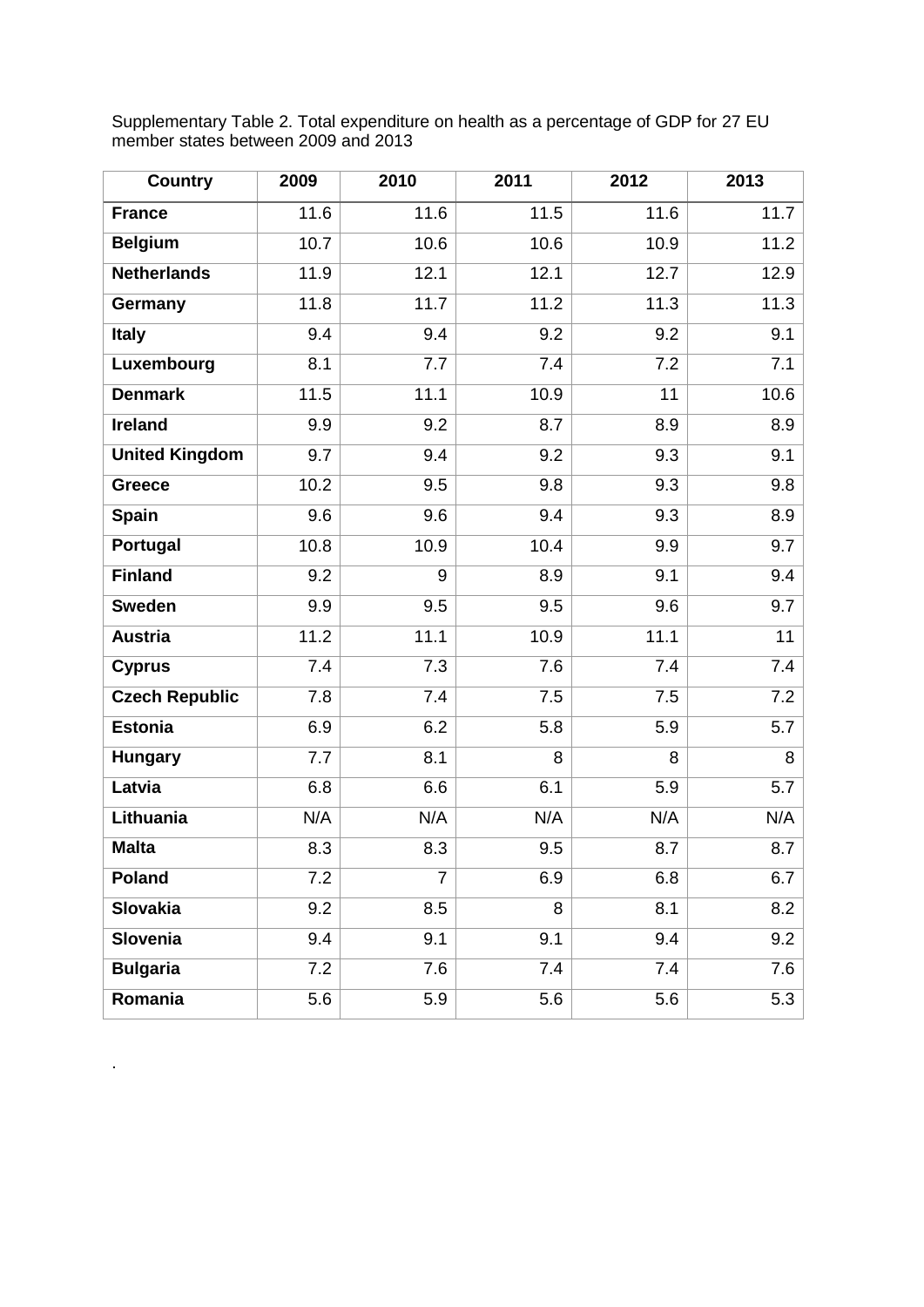Supplementary Table 3. Respondents' socio-demographic characteristics for each survey wave

| <b>Characteristic</b>           | 2009             | 2010             | 2011             | 2012             | 2013             |
|---------------------------------|------------------|------------------|------------------|------------------|------------------|
| <b>Gender</b>                   |                  |                  |                  |                  |                  |
| Male $(\%)$                     | 48.3 (47.3-49.2) | 48.3 (47.4-49.3) | 48.3 (47.4-49.3) | 48.3 (47.4-49.3) | 48.3 (47.4-49.3) |
| Female (%)                      | 51.7 (50.8-52.7) | 51.7 (50.7-52.6) | 51.7 (50.7-52.6) | 51.7 (50.7-52.6) | 51.7 (50.7-52.6) |
| Age in years (mean)             | 46.1 (45.8-46.5) | 46.4 (46.0-46.8) | 46.7 (46.3-47.0) | 46.7 (46.4-47.1) | 46.8 (46.5-47.2) |
| <b>Marital Status</b>           |                  |                  |                  |                  |                  |
| Single (%)                      | 21.8 (21.0-22.6) | 22.3 (21.5-23.1) | 21.6 (20.8-22.4) | 22.1 (21.3-22.9) | 20.4 (19.6-21.2) |
| Married or living with a        | 63.1 (62.2-64.0) | 63.0 (62.1-63.9) | 63.8 (62.9-64.7) | 62.7 (61.8-63.7) | 64.7 (63.8-65.6) |
| partner (%)                     |                  |                  |                  |                  |                  |
| Separated/Divorced/Widowed      | 15.1 (14.4-15.7) | 14.8 (14.1-15.4) | 14.6 (14.0-15.2) | 15.2 (14.6-15.8) | 15.0 (14.4-15.6) |
| (%)                             |                  |                  |                  |                  |                  |
| <b>Area of Residence</b>        |                  |                  |                  |                  |                  |
| Living in rural area or village | 34.5 (33.6-35.4) | 34.7 (33.8-35.6) | 33.6 (32.8-34.5) | 32.2 (31.3-33.1) | 32.2 (31.3-33.0) |
| (%)                             |                  |                  |                  |                  |                  |
| Living in a small/middle town   | 40.1 (39.2-41.1) | 39.3 (38.4-40.3) | 41.0 (40.1-42.0) | 43.1 (42.1-44.0) | 42.8 (41.9-43.7) |
| (%)                             |                  |                  |                  |                  |                  |
| Living in a large town (%)      | 25.4 (24.6-26.2) | 26.0 (25.2-26.8) | 25.3 (24.6-26.2) | 24.8 (24.0-25.6) | 25.0 (24.3-25.9) |
| <b>Employment Status</b>        |                  |                  |                  |                  |                  |
| Unemployed (%)                  | $8.4(7.9-9.0)$   | $8.2(7.7-8.7)$   | $7.5(7.0-7.9)$   | $9.6(9.1-10.2)$  | $9.8(9.3-10.4)$  |
| Not working (%)                 | 41.6 (40.7-42.6) | 43.5 (42.6-44.5) | 43.5 (42.5-44.4) | 41.4 (40.5-42.3) | 41.3 (40.4-42.2) |
| Employed (%)                    | 49.9 (49.0-50.9) | 48.3 (47.4-49.2) | 49.1 (48.1-50.0) | 49.0 (48.0-49.9) | 48.9 (47.9-49.8) |
| <b>Society Level</b>            |                  |                  |                  |                  |                  |
| Low $(\%)$                      | 23.8 (23.0-24.6) | 22.2 (21.4-23.0) | 20.8 (20.0-21.5) | 23.1 (22.3-23.9) | 23.8 (23.0-24.6) |
| Middle (%)                      | 52.3 (51.4-53.3) | 51.3 (50.3-52.2) | 52.1 (51.2-53.1) | 52.4 (51.4-53.4) | 51.8 (50.8-52.7) |
| High $(\%)$                     | 23.9 (23.1-24.7) | 26.5 (25.7-27.4) | 27.1 (26.3-27.9) | 24.5 (23.7-25.3) | 24.4 (23.6-25.3) |
| <b>Financial Situation</b>      |                  |                  |                  |                  |                  |
| Difficulty paying bills 'almost | 60.7 (60.0-61.6) | 61.2 (60.3-62.1) | 62.3 (61.4-63.2) | 59.8 (58.8-60.7) | 60.8 (60.0-61.7) |
| never' $(\%)$                   |                  |                  |                  |                  |                  |
| <b>Difficulty paying bills</b>  | 39.3 (38.4-40.2) | 38.9 (37.9-39.7) | 37.7 (36.8-38.6) | 40.2 (39.3-41.2) | 39.2 (38.3-40.1) |
| 'sometimes or most of the       |                  |                  |                  |                  |                  |
| time' $(\%)$                    |                  |                  |                  |                  |                  |
| <b>Education</b>                |                  |                  |                  |                  |                  |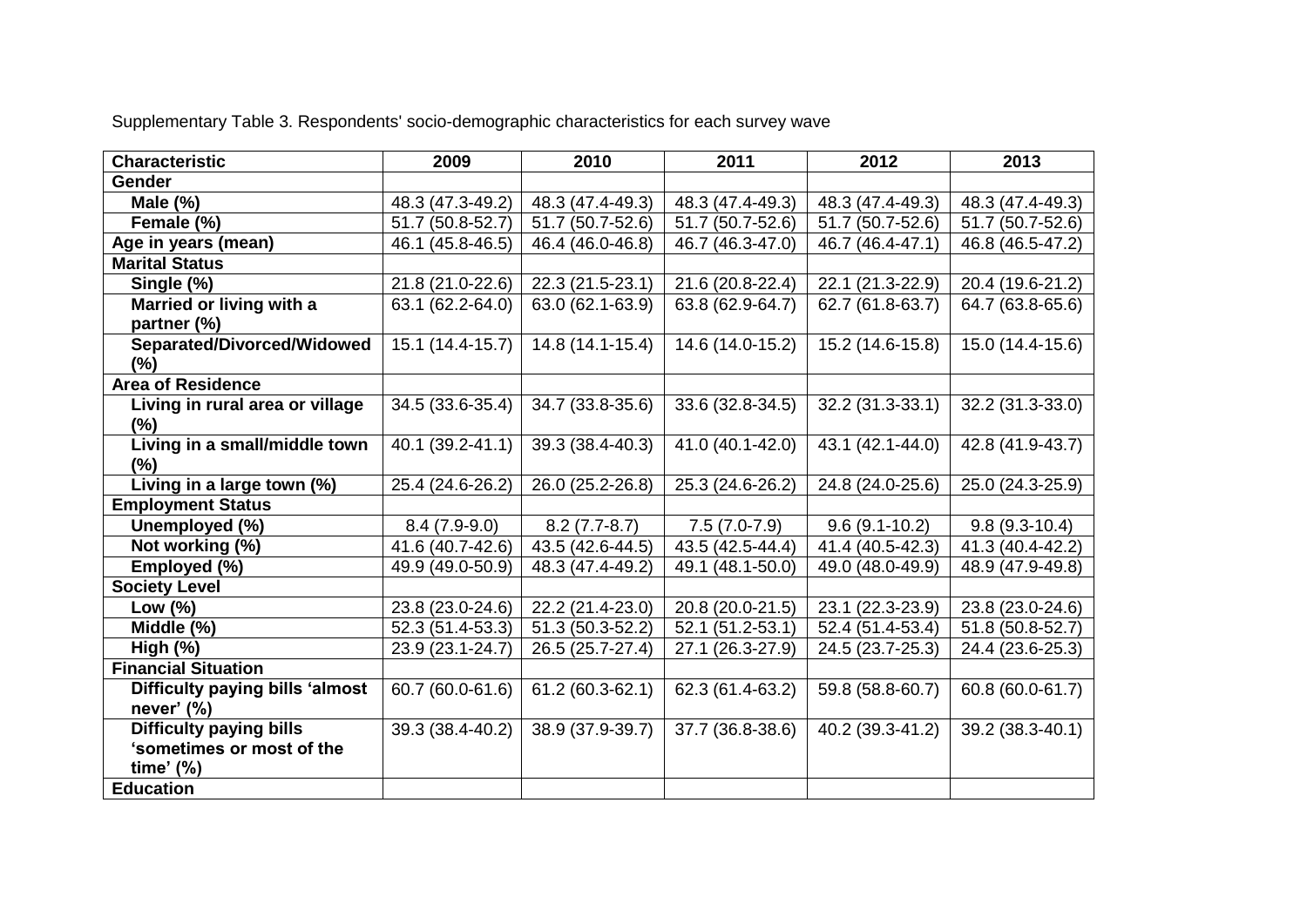| <b>Completed education at 15</b> | 24.2 (23.3-25.0) | 23.8 (22.9-24.6) | 24.6 (23.8-25.4) | 22.7 (21.9-23.5) | 20.4 (19.7-21.2) |
|----------------------------------|------------------|------------------|------------------|------------------|------------------|
| years and below or no full       |                  |                  |                  |                  |                  |
| time education (%)               |                  |                  |                  |                  |                  |
| <b>Completed education at</b>    | 47.1 (46.2-48.0) | 47.3 (46.3-48.2) | 46.4 (45.5-47.4) | 47.0 (46.1-48.0) | 48.2 (47.3-49.1) |
| 16-19 years of age $(\%)$        |                  |                  |                  |                  |                  |
| <b>Completed education at</b>    | 14.0 (13.4-14.7) | 13.9 (13.3-14.6) | 13.5 (12.9-14.2) | 14.2 (13.6-14.9) | 14.9 (14.2-15.6) |
| 20-22 years of age $(\%)$        |                  |                  |                  |                  |                  |
| <b>Completed education at 23</b> | 14.7 (14.1-15.4) | 15.1 (14.4-15.7) | 15.4 (14.8-16.1) | 16.1 (15.4-16.8) | 16.5 (15.8-17.2) |
| years or older (%)               |                  |                  |                  |                  |                  |
| <b>Life Satisfaction</b>         |                  |                  |                  |                  |                  |
| Not at all satisfied with the    | $4.3(3.9-4.6)$   | $5.1(4.8-5.5)$   | $4.4(4.1-4.7)$   | $5.2(4.8-5.6)$   | $5.7(5.3-6.1)$   |
| life they lead (%)               |                  |                  |                  |                  |                  |
| Not very satisfied with the life | 15.8 (15.2-16.5) | 15.4 (14.8-16.1) | 14.0 (13.4-14.7) | 18.4 (17.7-19.1) | 17.1 (16.4-17.8) |
| they lead $(\%)$                 |                  |                  |                  |                  |                  |
| Fairly satisfied with the life   | 57.8 (56.9-58.7) | 57.8 (56.9-58.8) | 56.8 (55.9-57.7) | 56.8 (55.8-57.7) | 55.4 (54.5-56.3) |
| they lead $(\%)$                 |                  |                  |                  |                  |                  |
| Very satisfied with the life     | 22.1 (21.3-22.9) | 21.6 (20.8-22.4) | 24.8 (24.0-25.6) | 19.6 (18.9-20.4) | 21.8 (21.0-22.6) |
| they lead $(\%)$                 |                  |                  |                  |                  |                  |

Notes: Weighted percentages were included in the table; all values were rounded to first decimal place; numbers may not add up exactly to 100% due to rounding errors; values in parentheses indicate 95% Confidence Intervals (CI).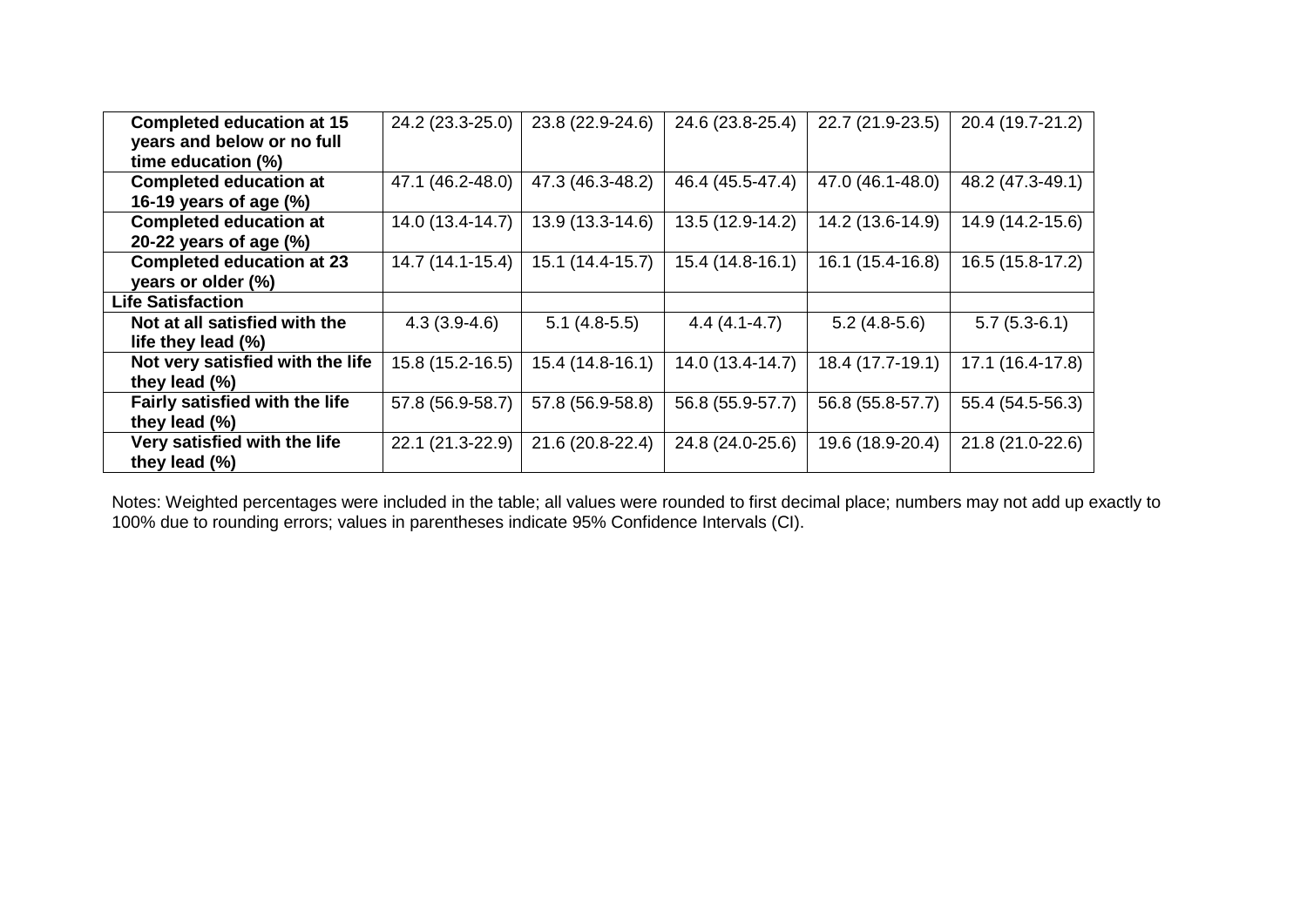| Country            | 2009 — 2009 — 2009 — 2009 — 2009 — 2009 — 2009 — 2009 — 2009 — 2009 — 2009 — 2009 — 2009 — 2009 — 2009 — 2009 — 2009 — 2009 — 2009 — 2009 — 2009 — 2009 — 2009 — 2009 — 2009 — 2009 — 2009 — 2009 — 2009 — 2009 — 2009 — 2009 — | 2010 720                        | 2011 2012                           | 2012                      | 2013                   |
|--------------------|---------------------------------------------------------------------------------------------------------------------------------------------------------------------------------------------------------------------------------|---------------------------------|-------------------------------------|---------------------------|------------------------|
| <b>France</b>      | 78.9 (76.2-                                                                                                                                                                                                                     | 80.5 (77.9-                     | 73.7 (70.8-                         | 81.3 (78.7-               | 83.0 (80.5-            |
|                    | 81.3)                                                                                                                                                                                                                           | 82.9)                           | 76.3)                               | 83.6)                     | 85.2                   |
| Belgium            | 94.0 (92.4-                                                                                                                                                                                                                     | 92.8 (91.1-                     | 94.7 (93.2-                         | 95.6 (94.1-               | 90.2 (88.1-            |
|                    | 95.4)                                                                                                                                                                                                                           | 94.3)                           | 95.9)                               | 96.7)                     | 92.0)                  |
| <b>Netherlands</b> | 91.3 (89.3-                                                                                                                                                                                                                     | 89.7 (87.4-                     | 89.4 (87.2-                         | 91.6 (89.4-               | 92.7 (90.8-            |
|                    | 92.9)                                                                                                                                                                                                                           | (91.6)                          | (91.3)                              | 93.3)                     | 94.3)                  |
| Germany            | 62.4 (59.6-                                                                                                                                                                                                                     | 65.7 (62.9-                     | $66.2(63.4-$                        | 81.2 (78.8-               | 80.8 (78.5-            |
|                    | 65.1)                                                                                                                                                                                                                           | 68.5)                           | 68.9)                               | 83.4)                     | 82.9)                  |
| <b>Italy</b>       | 55.6 (52.4-                                                                                                                                                                                                                     | 53.6 (50.5-                     | 56.6 (53.5-                         | 41.1 (38.0-               | 44.6 (41.5-            |
|                    | 58.8)                                                                                                                                                                                                                           | 56.7)                           | 59.7)                               | 44.2)                     | 47.7)                  |
| Luxembourg         | 87.7 (84.4-                                                                                                                                                                                                                     | 93.9 (91.4-                     | 91.8 (89.1-<br>93.9)                | 93.7 (90.7-<br>95.8)      | 94.1 (91.4-<br>96.0)   |
| <b>Denmark</b>     |                                                                                                                                                                                                                                 | $(90.3)$ $(95.7)$               | 77.5 (74.7- 76.1 (73.3- 74.9 (72.0- | 83.8 (81.2-               | 83.2 (80.5-            |
|                    |                                                                                                                                                                                                                                 | 80.1) 78.7)                     | (77.7)                              | 86.1)                     | 85.6)                  |
| Ireland            | 41.4 (38.3-                                                                                                                                                                                                                     | $43.3(40.1-$                    |                                     | $44.5(41.3 - 45.4(42.2 -$ | 45.5 (42.3-            |
|                    | 44.6)                                                                                                                                                                                                                           | 46.6)                           | 47.7)                               | 48.7)                     | 48.7)                  |
| <b>United</b>      | 87.3 (85.0-                                                                                                                                                                                                                     | 88.5 (86.3-                     | 85.0 (82.7-                         | 86.5 (84.1-               | 84.0 (81.6-            |
| Kingdom            | 89.3)                                                                                                                                                                                                                           | 90.4)                           | 87.1)                               | 88.6)                     | 86.2)                  |
| <b>Greece</b>      |                                                                                                                                                                                                                                 | 29.9 (27.1- 23.4 (20.8-         | 22.8 (20.2-                         | $9.1 \quad (7.5 -$        | 13.0 (11.0-            |
|                    | (32.8)                                                                                                                                                                                                                          | (26.2)                          | (25.6)                              | (11.1)                    | 15.3)                  |
| <b>Spain</b>       | 78.9 (76.3-                                                                                                                                                                                                                     | 79.5 (76.8-                     | 72.9 (70.0-                         | 69.2 (66.2-               | 56.3 (53.2-            |
|                    | 81.4)                                                                                                                                                                                                                           | 81.9)                           | 75.6)                               | 72.0)                     | 59.4)                  |
| Portugal           |                                                                                                                                                                                                                                 | 46.5 (43.2- 39.1 (36.1-         | 46.4 (43.3-                         | 35.8 (32.9-               | 47.8 (44.6-            |
|                    |                                                                                                                                                                                                                                 | 49.7) 42.3)                     | 49.4)                               | (38.9)                    | 50.9)                  |
| <b>Finland</b>     |                                                                                                                                                                                                                                 | 82.7 (80.1- 80.3 (77.6-         | 78.4 (75.5-                         | 81.7 (78.9-               | 80.9 (78.0-            |
|                    |                                                                                                                                                                                                                                 | 85.0) 82.8)                     | 81.0)                               | 84.2)                     | 83.5)                  |
| <b>Sweden</b>      |                                                                                                                                                                                                                                 | 84.1 (81.5- 85.5 (82.9-         | 78.2 (75.0-                         | 87.3 (84.7-               | 82.0 (78.9-            |
| <b>Austria</b>     | 86.4)                                                                                                                                                                                                                           |                                 | 81.0)                               | 89.5)                     | 84.7)                  |
|                    | 92.3)                                                                                                                                                                                                                           | 90.5 (88.3-91.8 (89.9-<br>93.4) | 94.1 (92.4-<br>95.5)                | 91.0 (88.9-<br>92.6)      | 87.6 (85.4-<br>89.6)   |
| <b>Cyprus</b>      |                                                                                                                                                                                                                                 | 56.9 (52.1- 60.4 (55.9-         | 59.5 (55.0-                         | 53.2 (48.8-               | $57.0(52.6 -$          |
|                    | 61.5)                                                                                                                                                                                                                           | 64.7)                           | 63.7)                               | 57.6)                     | 61.3)                  |
| <b>Czech</b>       |                                                                                                                                                                                                                                 | 67.2 (64.0- 75.3 (72.5-         | 64.5 (61.4-                         | 68.6 (65.6-               | 69.4 (66.4-            |
| Republic           |                                                                                                                                                                                                                                 |                                 |                                     | 70.3) 77.9) 67.4) 71.4)   | 72.1)                  |
| <b>Estonia</b>     | 61.0 (57.7-                                                                                                                                                                                                                     | 63.5 (60.4-                     | 59.8 (56.6-                         | 63.1 (59.9-               | 56.4 (53.2-            |
|                    | 64.1)                                                                                                                                                                                                                           | 66.5)                           | 62.9)                               | 66.1)                     | 59.7)                  |
| <b>Hungary</b>     | 34.2 (31.2-                                                                                                                                                                                                                     | 36.8 (33.8-                     | 33.5 (30.6-                         | 32.3 (29.4-               | 43.8 (40.7-            |
|                    | 37.4)                                                                                                                                                                                                                           | 40.0)                           | 36.6)                               | 35.4)                     | 47.0)                  |
| Latvia             | 37.2 (34.0-                                                                                                                                                                                                                     | 30.8 (27.9-                     | 31.8 (29.0-                         | $30.1(27.3-$              | $38.5(35.3 -$          |
|                    | 40.5)                                                                                                                                                                                                                           | 33.8)                           | 34.8)                               | 33.1)                     | 41.9)                  |
| Lithuania          | 40.6 (37.5-                                                                                                                                                                                                                     | 38.6 (35.6-                     | 39.6 (36.6-                         | 40.0 (36.9-               | 56.0 (52.9-            |
|                    | 43.7)                                                                                                                                                                                                                           | 41.7)                           | 42.7)                               | 43.1)                     | 59.1)                  |
| <b>Malta</b>       | 75.8 (70.9-                                                                                                                                                                                                                     | 81.2 (77.2-                     | 82.7 (78.9-<br>85.9)                | 82.6 (78.7-               | 88.8 (85.3-            |
| <b>Poland</b>      | 80.1)<br>37.4 (34.2-                                                                                                                                                                                                            | 84.6)<br>33.2 (30.2-            | 32.6 (29.5-                         | 86.0)<br>21.4 (18.8-      | 91.6)<br>$30.6(27.6 -$ |
|                    | 40.7)                                                                                                                                                                                                                           | 36.4)                           | 35.8)                               | 24.4)                     | 33.8)                  |
| Slovakia           | 50.1 (46.7-                                                                                                                                                                                                                     | 58.5 (55.4-                     | 39.0 (35.8-                         | 43.2 (39.9-               | 49.0 (45.8-            |
|                    | 53.5)                                                                                                                                                                                                                           | 61.5)                           | 42.3)                               | 46.5)                     | 52.3)                  |
| Slovenia           | 62.1 (58.9-                                                                                                                                                                                                                     | 66.7 (63.7-                     | 68.9 (65.9-                         | 71.0 (68.1-               | 68.7 (65.7-            |
|                    | 65.2)                                                                                                                                                                                                                           | 69.7)                           | 71.8)                               | 73.8)                     | 71.5)                  |

Supplementary Table 4. Proportion of respondents with good perceptions of healthcare provision by country